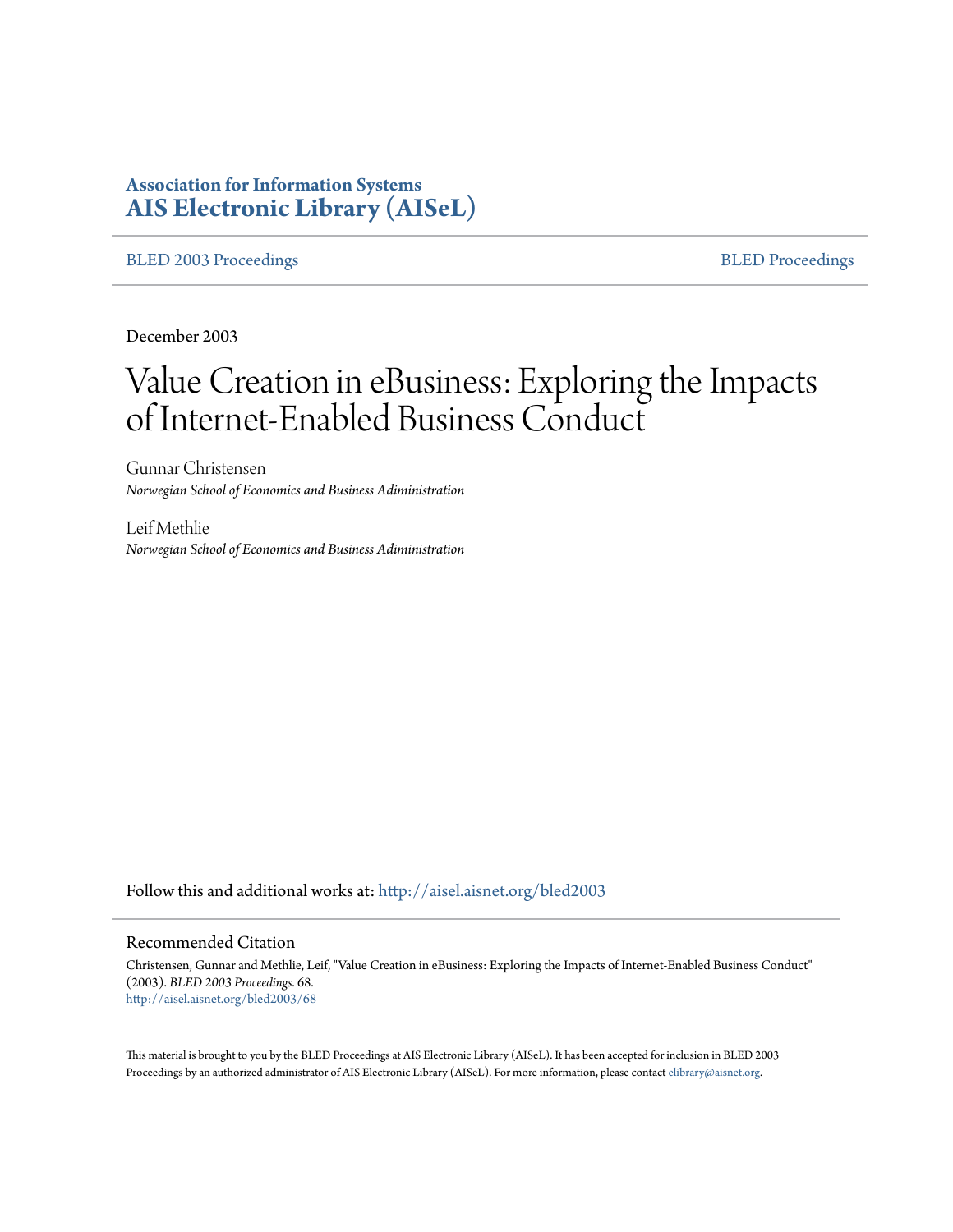# **16th Bled eCommerce Conference eTransformation**

Bled, Slovenia, June 9 - 11, 2003

# **Value Creation in eBusiness: Exploring the Impacts of Internet-Enabled Business Conduct**

#### **Gunnar E. Christensen, Leif B. Methlie**

Norwegian School of Economics and Business Administration, Norway Gunnar.Christensen@nhh.no, Leif.Methlie@nhh.no

### **Abstract**

*This research seeks to explore value creation through e-business by emphasizing the impacts of Internet-enabled business conduct. We assume that firms may reap the benefits of engaging in e-business only if they are able to develop, adopt and use Internet-enabled business models (e-business models). Moreover, e-business value is created only if firms adopt e-business models that respond to relevant value drivers. Value drivers are certain key aspects of the business model that play a key role and possess the power of directly influencing e-business value creation. In this study, several economic and financial performance measures were used as value indicators. A survey was conducted in Norwegian enterprises. This research confirms that e-business is in its infancy. Moreover, in addition to a fairly limited e-business experience, the participating enterprises seem to have put all their efforts into relatively simple and primitive ebusiness solutions. Hence, the power of the Internet is wasted on solutions that basically support the automation of existing and traditional business processes. For a vast majority of the enterprises participating in this study, there have been no significant changes in key economic and financial indicators since they took up e-business. However, our research demonstrates that there is an association between value creation and e-business conduct. E-business value creation is associated with relevant e-business value drivers, namely efficiency, complementarities, customer retention, and innovation.* 

### **1. Introduction**

Electronic business (e-business) is a major force in the global economy. Businesses and consumers alike increasingly engage in e-business, particularly Internet commerce which entails selling and buying of goods and services over the Internet.

Today, e-commerce in and between enterprises (B2B) accounts for more than 80% of the e-business volume. It is expected that B2B e-commerce will continue to increase faster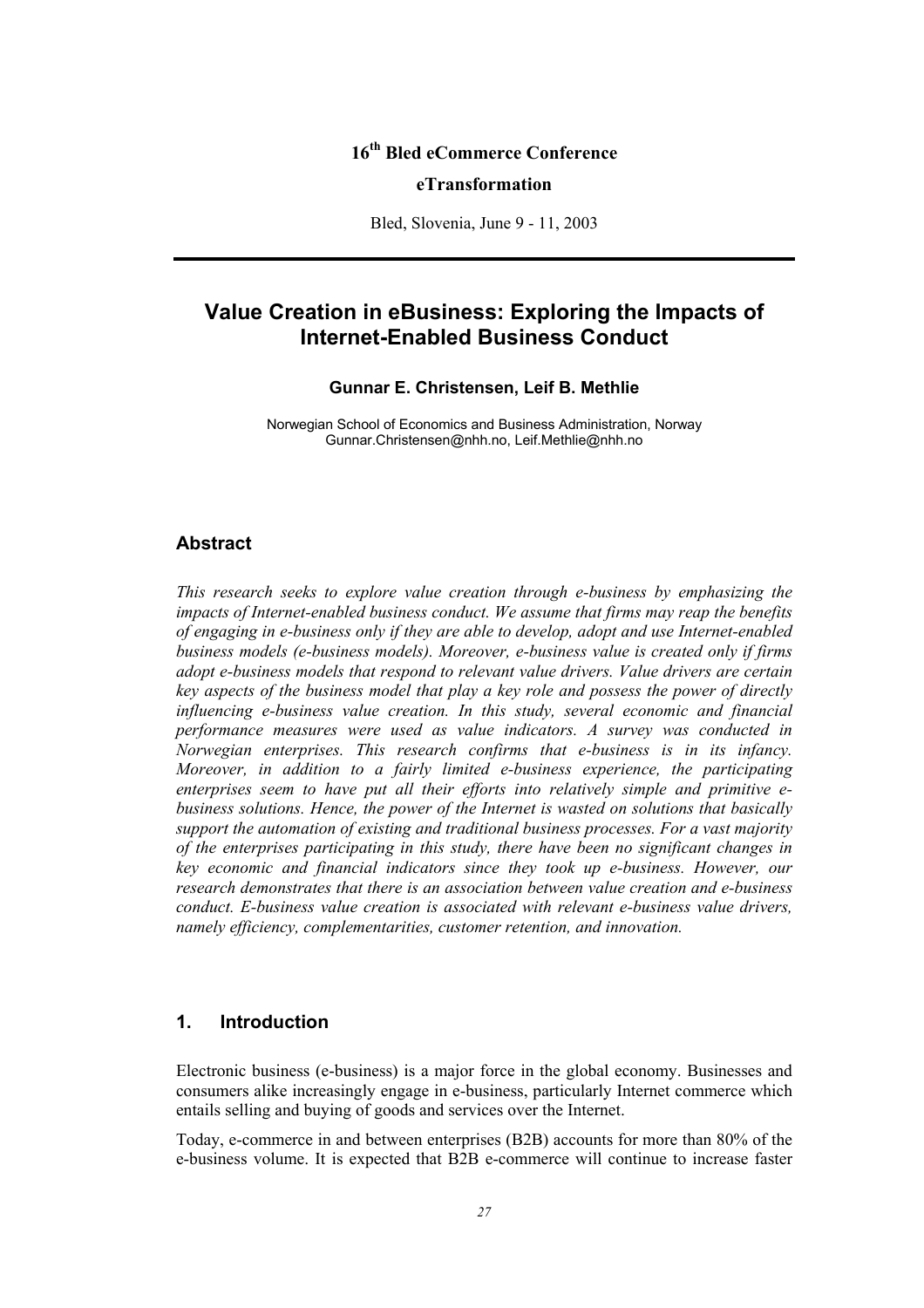than B2C e-commerce. Forrester Research holds that B2B e-commerce within the EU will increase from one percent of the total trade volume in 2001 to 22% in 2006.

Potentially, future developments in e-commerce and e-business will have some significant and major implications for value creation in enterprises. There is a need for research to describe and explain the economic impacts of these changes for managers and policy makers. The research reported here seeks to address some of these needs. Specifically, our research objectives are to explore key characteristics of e-business conduct, and examine the value impacts thereof. We hypothesize that firm performance, and thus value creation, to a large extent is determined by the structure and relevance, i.e., the appropriateness, of the business models employed by enterprises. More specifically, we assume that firms may reap the potential benefits of engaging in e-business only if they are able to develop, adopt and use appropriate Internet-enabled business models. We will refer to such Internet-enabled business models as *e-business models.* 

## **2. Theoretical Foundation**

The use of the Internet as a technological platform in business enterprises is fostering changes in business models. The Internet has considerably changed the costs of gathering information, as well as controlling and coordinating market transactions. Electronic market places, electronically connecting buyers and sellers through a central database, reduce transaction costs for both buyers and sellers. Transactions are transferred from internally coordinated activities to market exchanges (Malone *et al.*, 1987). Value chains are disintegrated by outsourcing activities (Evans and Wurster, 1997), and distribution channels disintermediate by eliminating intermediaries or reintermediate by existing intermediaries migrating to the electronic market places as market makers (Amit and Zott, 2001). To understand value creation in this business environment, a theoretical foundation building on several perspectives is called for. We build our conceptual research framework of e-business value creation on three theoretical perspectives. Similar multi-perspective views are offered by Child and Faulkner (1998) on networks in general, and by Amit and Zott (2001) on e-business value creation in particular.

Cost reduction is the major source of value creation in *transaction cost economics (TCE)*. TCE focuses on minimizing costs for the two parties involved in a commercial relationship. Cost reductions are achieved by lower search costs, less asymmetric information between suppliers and buyers, scale economies of production, etc. Moreover, reputation, trust, and transactional experience can lower the costs of idiosyncratic exchanges between firms (Williamson, 1985). Transacting over the Internet may have significant effects on transaction costs. Direct costs, such as search costs, and indirect costs, such as the costs of adverse selection, will decrease as a result of an increasing frequency of transactions (due to open standards), a reduction in uncertainty (by providing more transaction-specific information), and a reduction in asset specificity (lower site specificity) (e.g., Amit and Zott, 2001).

TCE describes the firm in organizational terms as a governance structure where firm (hierarchy) and market are the two extreme modes. In e-business, however, we can observe new business models such as affiliate and associate programs, and syndication models (Werbach, 2000). Few of these models seem to be based on TCE. Rather, they are more easily explained by resource sharing objectives, where a firm maximizes its value by getting access to other firms´ valuable resources. *The resource-based view of the firm (RBV)* explicitly looks at resources and capabilities as the principal basis for competitive advantage (Grant, 1998). While TCE emphasizes cost minimization in dyadic inter-firm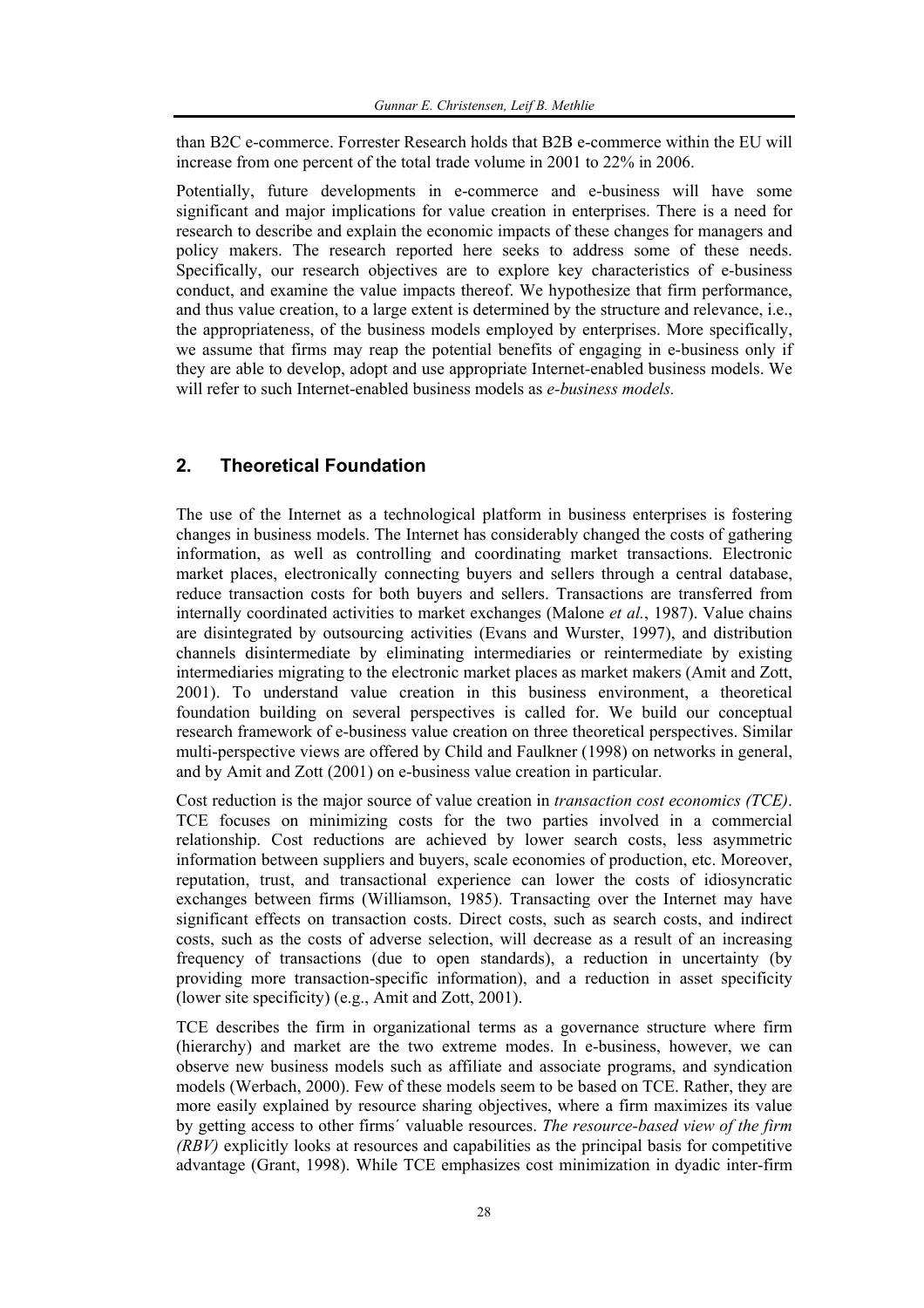relationships, RBV emphasizes value maximization through pooling of valuable resources.

RBV views the firm as a bundle of resources and capabilities. Firms that are able to accumulate resources and capabilities that are rare, valuable, non-substitutable, and difficult to imitate, will achieve a competitive advantage over competing firms (Barney, 1991). Hence, RBV postulates that the services rendered by a firm's unique bundle of resources and capabilities, may lead to value creation (Amit and Zott, 2001). A firm's resources and capabilities are valuable if, and only if, they reduce costs or increase revenues compared to what would have been the case if the firm did not possess those resources (Barney, 1997).

The resource-based view can be extended to deal with inter-firm network relationships, especially resource complementarities. Das and Teng (2000) have developed a resourcebased theory of strategic alliances in which they suggest that the rationale for alliances is the value creation potential of firm resources that are pooled together. They note that certain resource characteristics, such as imperfect mobility, imitability, and sustainability, promise accentuated value creation, and thus facilitate alliance formation.

However, as the importance of information-based resources and capabilities increase within e-business firms, accessing such resources through partnering and resource sharing agreements is more viable (Amit and Zott, 2001). These resource sharing organizational forms are commonly denoted *strategic networks*. Strategic networks are "…stable interorganizational ties, which are strategically important to participating firms. They may take the form of strategic alliances, joint ventures, long-term buyer-seller partnerships, and other ties" (Gulati *et al.,* 2000:203). Networks have been studied from several perspectives. Sociologists have focused on network structures in terms of density and centrality (Freeman, 1979); strategic management has been concerned with trust (Lorenzoni and Lipparini, 1999) as well as resources and capabilities (Gulati, 1999); and economists have studied network effects such as indirect network externalities (Gupta *et al.,* 1999) and direct externalities (Shapiro and Varian, 1999).

Network effects and complementarities have been found to be important in the context of value creation through e-business (Shapiro and Varian, 1999). The strategic network perspective has been fostered by the economics of information of electronic networks where the cost of gathering information, controlling, and coordinating transactions with other economic actors, has been significantly reduced (Malone *et al.,* 1987). Networks emerge from disintegrated value chains (Evans and Wurster, 1997). In recent years, the concept of *value networks* has gradually replaced that of value chains to describe value creating systems. Sequential relationships connecting value-adding activities along a linear value chain are always present. However, these relationships have to span activities across firms and industries to encompass the whole value creating system of the final product or service, i.e., all activities that collectively are engaged in providing the ultimate customer value (Parolini, 1999).

Complementarities are present whenever having a bundle of goods together provides more value than the total value of having each of the goods separately (Amit and Zott, 2001:504). Complementarities define the horizontal scope of a provider, and change the value creating system from a linear value chain focusing on profit maximization within a firm to a network of interrelationships that focuses on maximizing the ultimate customer value, as well as a mechanism for sharing the generated revenues among the participant of the network. Complementarities have an exponential effect on the demand. Thus, demand increase is a function of the number of complimentary components of the product or service. This supply side effect on demand is called indirect or market-mediated *network externalities* (Gupta *et al.,* 1999). Complementarities also occur vertically upstream or downstream.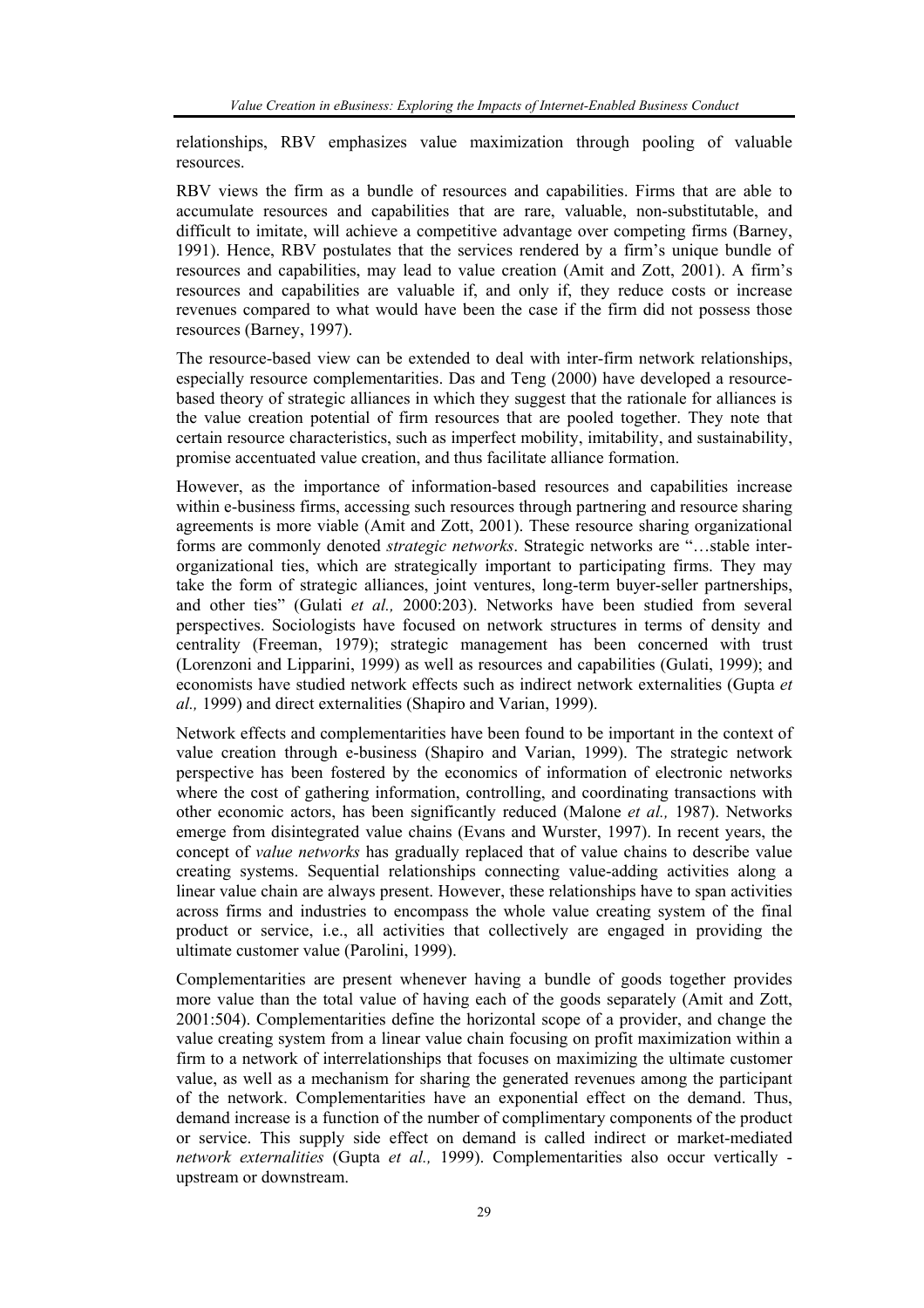E-business firms leverage the potential for value creation by offering bundles of complementary products and services to their customers in the new electronic market places. They are often related to the core transaction enabled by the firm. Due to open, standardized platforms, it is technically easy to link activities and integrate services across value chains on a web site.

# **3. Conceptual Research Framework**

While there is a rich body of research on the relationship between firm performance and ICT investments in general, there is little evidence that Internet-based e-business practices have had significant bottom line impacts on firms.

The performance and ultimate success of business firms are normally expressed in terms of financial measures such as profits, cash flow, economic value added (EVA), market valuation, earnings per share, sales, return on investments, etc. Obviously, value creation is closely related to the concept of business performance. We should, however, not forget the customers. A study of value creation through e-business should recognize that the total value created is the sum of the value accrued to end customers and the value accrued to all the actors (mostly enterprises) taking part in the value creation process throughout the value system.

A limitation of the present study is that we have left out the end customer by not collecting data on value creation as perceived by customers. Hence, our empirical data are incomplete and insufficient and do not allow us to draw *overall* conclusions as far as value creation through e-business is concerned. In our study, we focus on changes in businesses' financial performance. Thus, we are able to draw some conclusions about how business value creation is affected by e-business efforts. We shall refer to this as *ebusiness value*.

E-business value is to a large extent determined by the specific *e-business model* employed by the enterprise. Specifically, we think that certain key aspects of the business model will play a key role and possess the power of influencing e-business value directly and significantly. We shall refer to those aspects as *e-value drivers*.

### *Business Value*

In this study, e-business value refers to the value accrued to the economic players of the value system, i.e., mostly business firms. Hence, we constrain our measurements of value creation through e-business to changes in the economic and financial indicators of enterprises. This is consistent with the approach taken by Barua *et al.* (2001). They developed a model of business value for Internet enabled business transformation. The model suggests that Internet enabled business performance is judged by traditional *financial performance measures* such as revenue per employee, gross profit margin, return on investments, etc. Furthermore, the model posits that improved financial performance is a result of *operational excellence* in business conduct.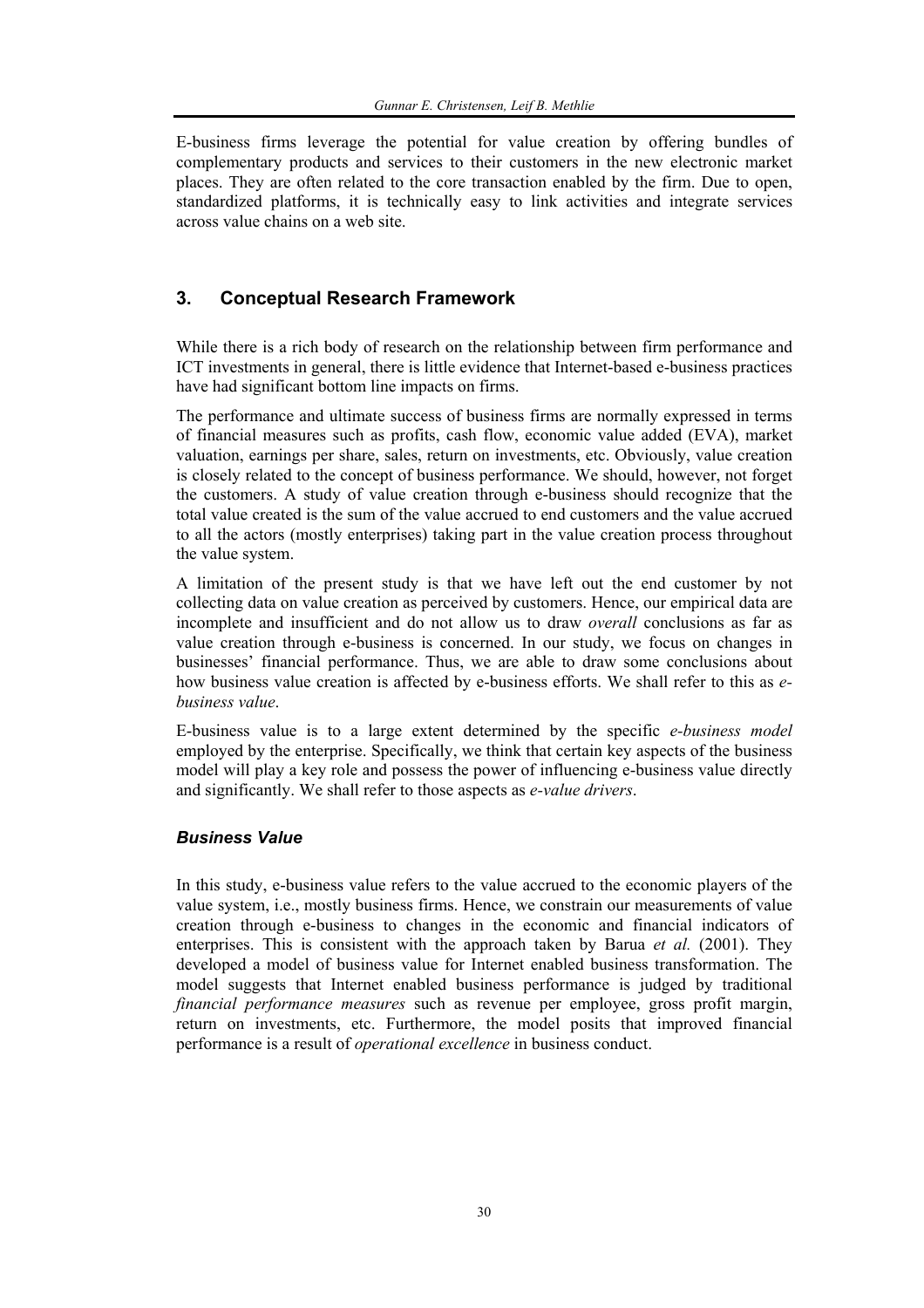#### *Business Models*

The concept of a *business model* has been broadly defined as the way of doing business (Ovans, 2000). Others more explicitly relate the business model concept to the value creating system. A business model is a description of all the activities or key business processes, and the flows of products, services, and information associated with these processes. Also, it describes all the actors participating in the business venture, including the roles and relationships as well as transactions completed between those actors – with or without the associated revenue models (e.g., Timmers, 1999; Weill and Vitale, 2001).

Some experts are more explicit about economic and financial aspects. While Kim and Marbourgne (2000) define a business model as the firm's price and revenue model, Elliot (2002) holds that a business model specifies the relationships between different participants in a commercial venture, the benefits and costs to each and the flows of revenue.

The success of a firm's business model derives from a fit not only between the firm and its customers, but also the fit between the firm and its collaborating partners. The fit is all about defining the firm's boundaries horizontally and vertically, deciding on collaboration governance, and determining the commercial relationships between the partners of the network (Methlie and Pedersen, 2002).

#### *Value Drivers*

E-business value rests on a business model that responds to relevant value drivers. We think that certain key aspects of the e-business model will play a key role and possess the power of influencing e-business value directly and significantly. We have adopted a framework of value drivers in e-business developed by Amit and Zott (2001). Empirically, they identified four interrelated value drivers: Efficiency, Complementarities, Lock-in, and Novelty.

New transaction mechanisms in the markets are based on lower transaction costs and improved market efficiencies. These efficiency gains affect delivery times of both resources from suppliers and partners upstream, and finished goods to customers downstream. Disintegration of the value chain, e.g., with more business activities outsourced, taking advantage of economies of scale in production or eliminating intermediaries in the delivery channels (disintermediation), also leads to efficiency gains. *Efficiency* is our first category of value drivers.

Horizontal integration of products, services and information based on complementary components leads to increased convenience and lower transaction costs for the customers. Complementarity values may occur in channel options in which customers for instance are given the possibility of browsing through product catalogs online, and buy offline. Furthermore, horizontal integration on the demand side, e.g., by creating virtual communities of customers, may create demand externalities. *Complementarities* constitute our second category of value drivers.

Communication in electronic networks creates opportunities for new types of interactions and relationships. It enables both sellers and buyers to play new roles, and it enables both parties to collect and store more information about each other. It has been claimed that due to lower search costs on the Internet, customers will shop more for the best buy. Thus, it will be difficult to build long-term customer relationships. However, the Internet offers other opportunities for relationship building, e.g., personalized web sites, customized products based on stored profiles, proactive customer support through all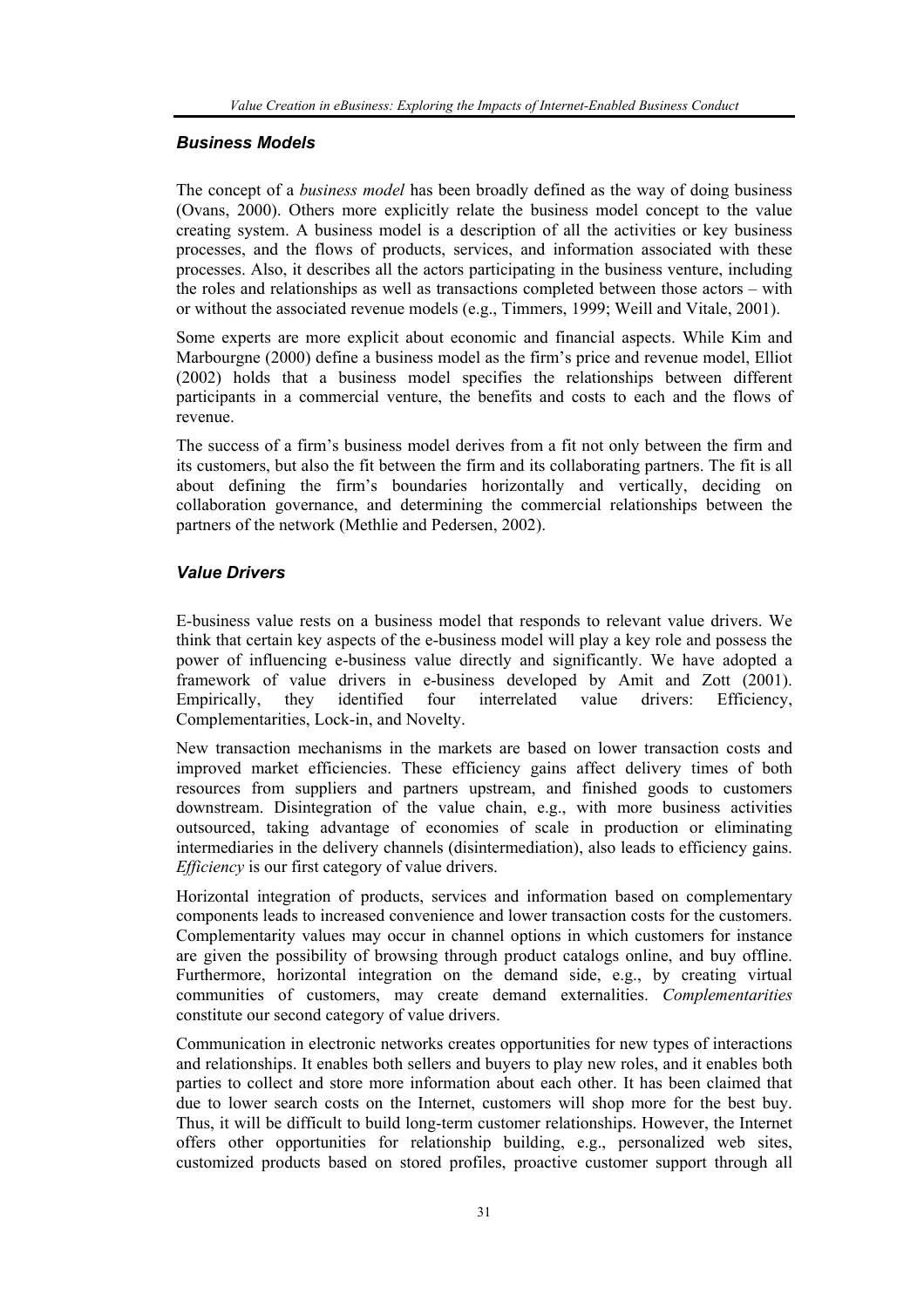phases of the product life cycle, and through branding and trust building. Our third category of value drivers is entitled *customer retention*.

The e-business environment embedded in the new business models should be the basis for strategic consideration of any business firm. Only through explicit choices can value creation through e-business be exploited. The positioning of the firm in the value creating system is a result of creative and innovative decisions. These innovations include the development of new products and services, new production processes, as well as new transaction exchange mechanisms. Our last category of value drivers corresponds to the novelty concept of Amit and Zott (2001). We call this category *innovation*.

The value drivers represent the key opportunities for creating new values in e-business and are derived from the new relationships among participants in the value network, including suppliers, partners, competitors, and customers.

#### *Research Framework*

Research contributions and theories in the areas of e-business-related value creation, business models and value drivers, provide us with the basis for suggesting the following research framework based on which we investigate value creation through e-business. Much like Earle and Keen (2000), we posit that value in e-business is created if and only if firms adopt e-business models that respond to relevant e-value drivers. Our research framework is depicted in Figure 3.1. We should stress that the four value drivers are interrelated.



*Figure 3.1: Research Framework* 

# **4. Methodology**

In order to get insights into e-business value creation across industries, enterprise sizes, and geographical locations, a survey was conducted in Norway in 2002. A web-based questionnaire was designed to collect empirical data of current e-business practices and e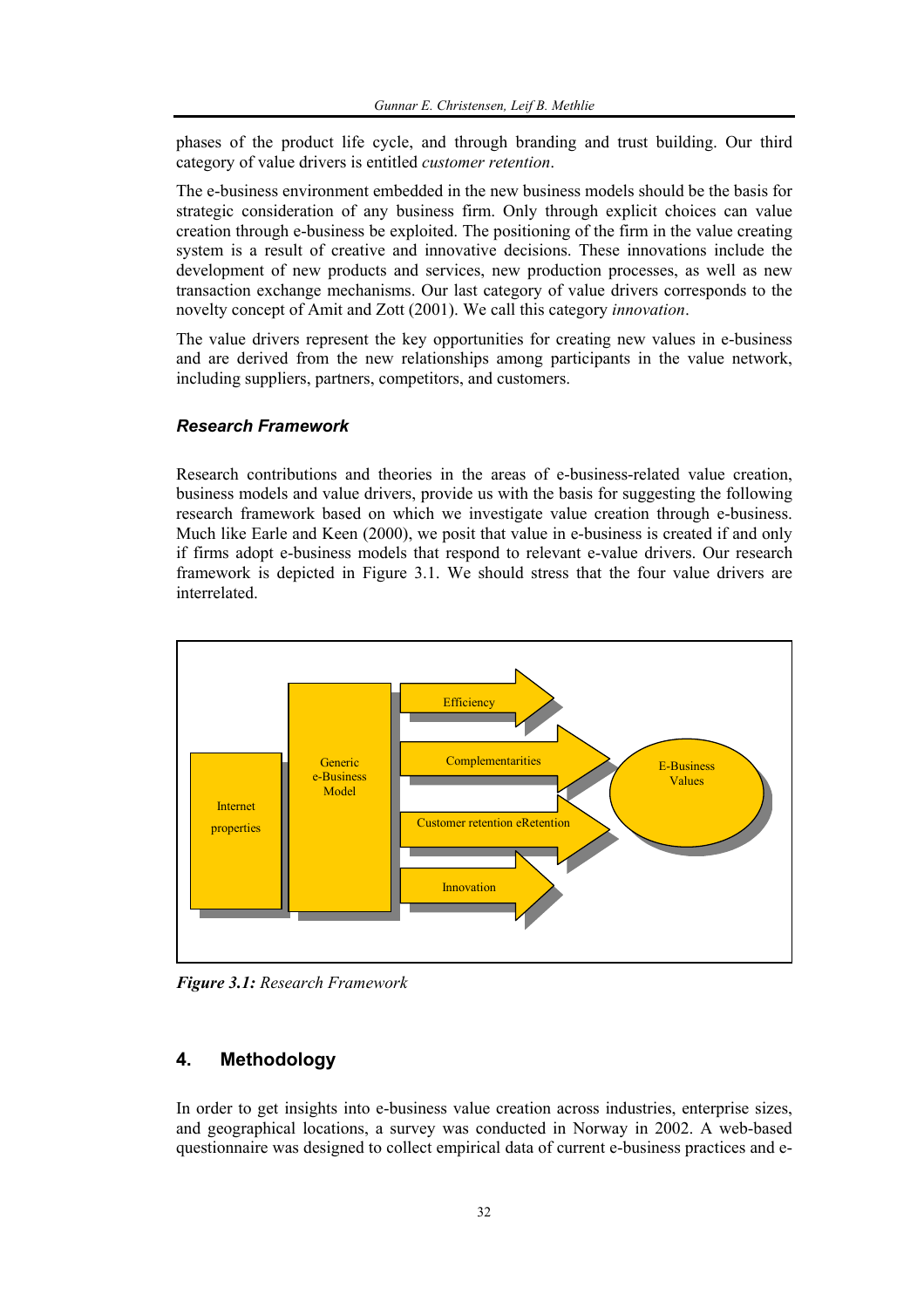value creation. The questionnaire was constructed with our conceptual research framework in mind. Relevant parts of the questionnaire are provided in Appendix A.

Some 4,500 enterprises were invited to participate in the survey. Only enterprises actively engaged in e-business were asked to fill in and return the questionnaire. According to Statistics Norway<sup>1</sup>, only about 13% of Norwegian enterprises were involved in or had plans to take up e-business in 2001. Consequently, we could not expect that many of the 4,500 enterprises to respond to our invitation. We ended up with 330 analyzable questionnaires. Generally, a response rate of less than 10% does not seem sufficient. However, considering the fact that perhaps only 600 to 700 of the enterprises are actively engaged in e-business, the response rate appears to be quite satisfactory.

Due to the fact that so few Norwegian enterprises have documented e-business experience - let alone being involved in e-business at all - our data analysis is strictly exploratory in that we refrain from drawing firm conclusions. Our exploratory data analysis is based on common statistical procedures such as descriptive statistics, cross tabulations, and exploratory factor analysis. All in all, even though we refrained from formal analysis of correlations, and therefore were unable to test our (multivariate) research model, we think we have exploited the data to a satisfactory extent.

Our sample consists of small, medium-sized as well as larger enterprises from all industries and from all over Norway. Close to half of the responding firms report annual sales of 100 million NOK or less. Almost two thirds of the enterprises are truly mediumsized. The average annual sales revenue of the total sample is about 1 billion NOK.

Generally speaking, the participating enterprises have fairly limited experience with ebusiness. More than one third of the enterprises have conducted e-business for one year or less, and some 60% have been involved in e-business for two years or less. On the other end, 14% of the enterprises report that they have more than four years of e-business experience

Most of the enterprises are typical "clicks-and-bricks", i.e., companies for whom ebusiness count for only a certain percentage of the total business. Generally, a rather small portion of business activities appears to be conducted online. For example, about two thirds of the enterprises report that 5% or less of their revenue is generated online. More than 20% of the enterprises report that all their revenue is generated offline. The average is 11.6%. Apparently, online business is not particularly widespread among the responding enterprises.

# **5. Results and Analysis**

### *Value Indicators*

l

The enterprises were asked if they had experienced significant changes in key economic and financial indicators since they took up e-business. More than 75% of the companies in our study report no sustainable changes in such indicators as sales, sales per employee, and number of employees. Similarly, about 85% of the respondents report no changes in gross profit margins, return on investments (ROI), and return on equity.

<sup>&</sup>lt;sup>1</sup> Statistics by subjects: 10.03, Technological Indicators, Statistics Norway, Oslo (www.ssb.no).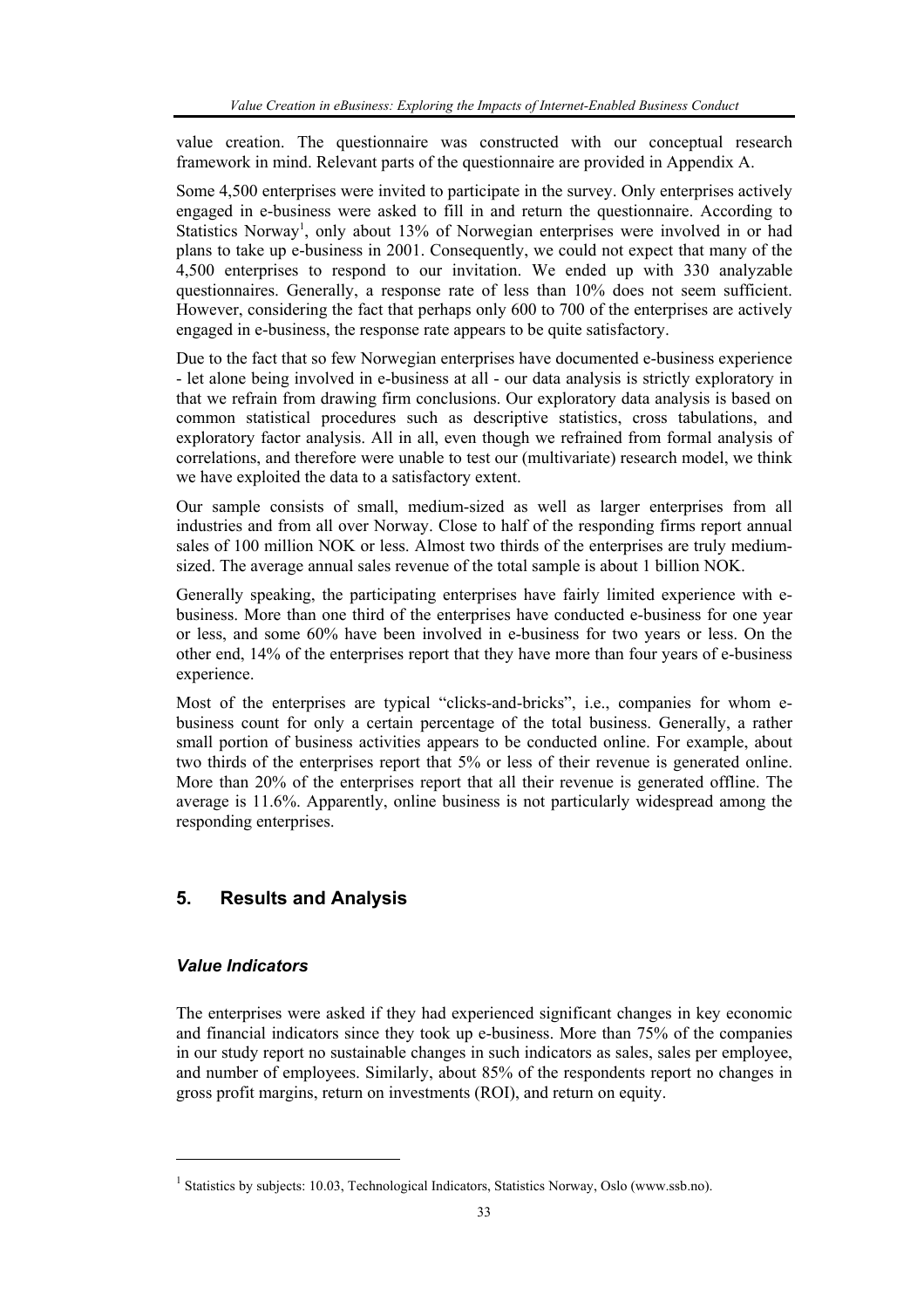This may suggest that economic and financial indicators are influenced by many factors that work in different directions. Also, it may reflect that many companies in our study have a fairly limited experience with buying and selling online. In fact, many companies have just started on the e-business track. Consequently, it is probably too early to draw conclusions with regard to value creation stemming from online business. Apparently, significant changes in economic and financial indicators are not manifested overnight.

| $\frac{0}{0}$        | Increase<br>$(1-2)$ | No change<br>(3) | Decrease<br>$(4-5)$ | Aver.<br>score |
|----------------------|---------------------|------------------|---------------------|----------------|
| Sales revenue        | 21.4                | 75.9             | 2.7                 | 2.77           |
| Sales per employee   | 20.9                | 77.4             | 1.7                 | 2.77           |
| Number of employees  | 9.0                 | 76.8             | 14.2                | 2.85           |
| Gross profit margin  | 14.8                | 83.5             | 1.7                 | 3.04           |
| Return on investment | 13.1                | 84.7             | 2.2                 | 2.88           |
| Return on equity     | 10.8                | 86.9             | 2.3                 | 2.90           |

*Table 5.1: Change in Economic and Financial Indicators* 

#### *Value Drivers*

The respondents were asked if e-business had contributed to the achievement of *efficiency* gains. Specifically, they were asked to indicate whether e-business had increased sales volumes, the products and services varieties, and geographical reach. Likewise, they were asked if e-business had led to a decrease in lead times, the number of intermediaries, the number of errors and/or returned goods, and – perhaps most importantly – costs.

| E-business leads to $(%)$ | Increase<br>$(1-3)$ | No change<br>(4) | Decrease<br>$(5-7)$ | Aver.<br>score |
|---------------------------|---------------------|------------------|---------------------|----------------|
| Sales volumes             | 23.8                | 74.9             | 1.3                 | 3.68           |
| <b>Product varieties</b>  | 29.1                | 68.9             | 2.0                 | 3,60           |
| Geographical reach        | 30.5                | 68.2             | 1.3                 | 3.57           |
| Lead times                | 13.2                | 70.2             | 16.6                | 4.01           |
| No. of intermediaries     | 8.0                 | 80.0             | 12.0                | 4.02           |
| Errors/returned goods     | 5.3                 | 81.5             | 13.2                | 4.10           |
| Costs                     | 15.2                | 57.6             | 27.2                | 4.17           |

*Table 5.2: E-business Efficiency Gains*

Between 68% and 75% report that e-business has not led to any increases. Likewise, between 70% and 82% indicate no changes in the latter group of indicators. Costs seem to be an exception. About one fourth of the enterprises have seen cost reductions due to ebusiness. On the other hand, as many as 15% report that costs have increased, whereas the remaining 58% do not attribute cost increases or decreases to e-business, or simply have not seen any notable changes in costs.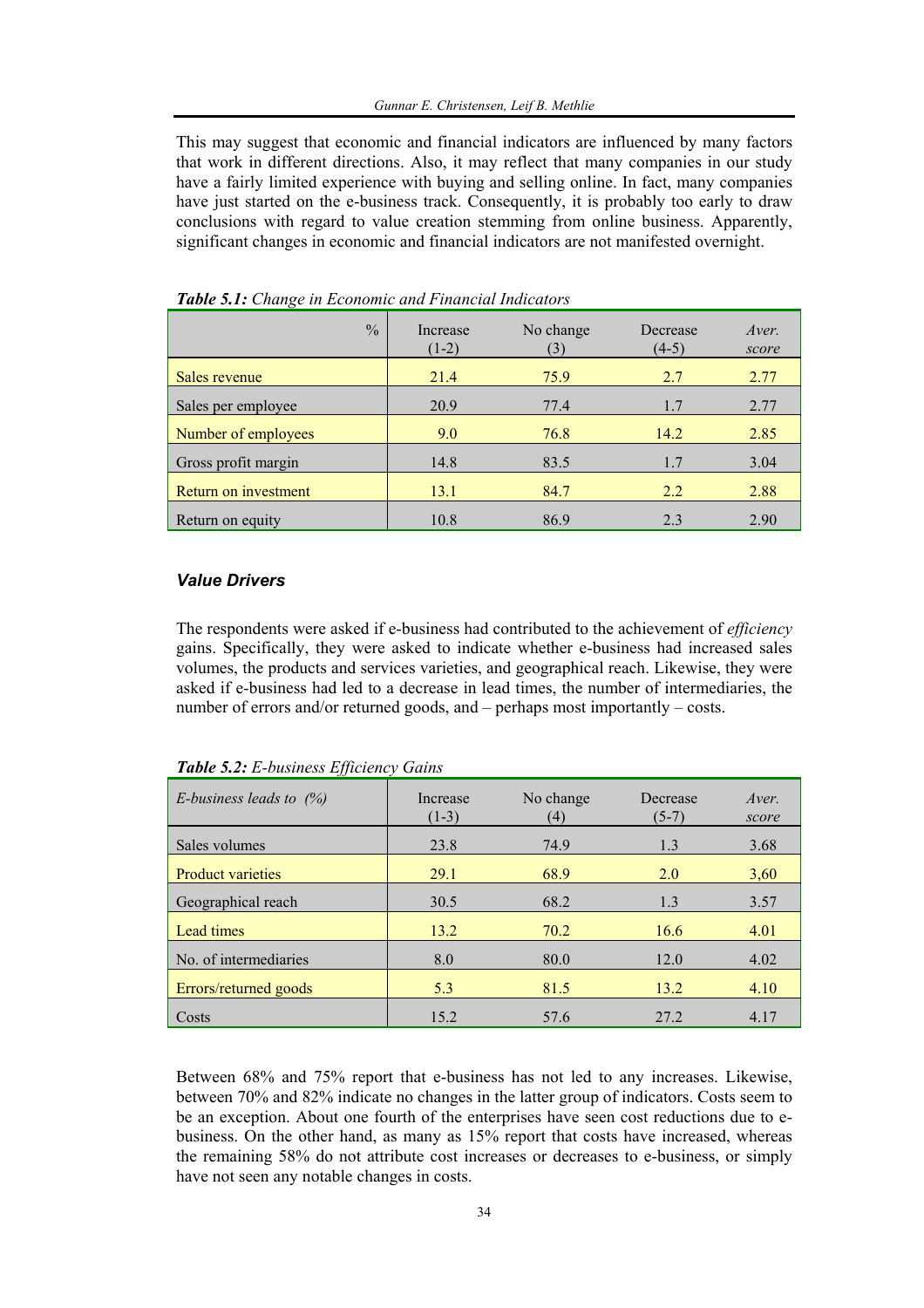Cost increases are generally attributed to the development, implementation, operation and maintenance of new computer systems. In this regard, expensive consultants are mentioned in particular. This may be due to the fact that many enterprises have implemented integrated enterprise systems such as SAP or dedicated solutions such as eprocurement, each requiring extensive consultant assistance and support. Also, general IT costs have increased in some firms.

Cost reductions are mostly related to transaction costs. Typically, many firms have reduced their costs by implementing electronic procurement, sales order processing, invoicing, etc. For instance, EDI contributes to significant reductions in administrative costs. In banking, cost reductions are achieved through online banking, i.e., customers do most of the work associated with a transaction.

Our investigations of the associations between efficiency and the financial value indicators show that the few enterprises that report improved efficiency in terms of increased sales volumes, product varieties, and geographical reach, also report a general increase in sales revenues and profitability. Furthermore, the few enterprises that report improved efficiency in terms of a reduced lead times, number of intermediaries, returned goods, and costs, also tend to report some increase in sales revenues. These enterprises also report a reduction in number of employees. The remaining measures of profitability, however, are generally unchanged.

Our next group of indicators pertains to *complementarities* as a value driver. Specifically, respondents were asked to indicate whether e-business to any degree had contributed to such things as a wider product variety, product bundling, a simpler buying process for the customer, collaboration between partners (inter-firm transactions), and integration of activities in the value chain.

The general impression is that enterprises have failed to exploit the opportunity to create complementarities. For all five indicators, the "1" mark ("to a very small degree") was checked more often than any other alternative. "Simpler buying process" represents an exception in the sense that as many as one fourth of the respondents reported that ebusiness had contributed to a simpler buying process. However, we have no possibility to verify this perception with the customers themselves.

Generally speaking, collaboration in e-business is rather limited. Typically, less than 12% of the firms have extensive collaboration with business partners, while more than half the sample indicate collaboration within certain limits.

| E-business leads to $(%)$ | To a small<br>degree $(1-2)$ | To some<br>degree $(3-5)$ | To a large<br>degree $(6-7)$ | Aver.<br>score |
|---------------------------|------------------------------|---------------------------|------------------------------|----------------|
| Wider product variety     | 41.1                         | 51.4                      | 7.5                          | 3.15           |
| Bundling of products      | 40.4                         | 50.0                      | 9.6                          | 3.23           |
| Simpler buying process    | 28.8                         | 47.2                      | 24.0                         | 3.92           |
| Partner collaboration     | 35.9                         | 52.4                      | 11.7                         | 3.43           |
| Integrated value chain    | 37.2                         | 53.8                      | 9.0                          | 3.33           |

*Table 5.3: E-business Effects on Complementarities* 

A closer look at the complementarities value driver and the financial value indicators reveals a strong association between a large degree of e-business enabled complementarities and a general increase in sales revenues, sales revenue per employee,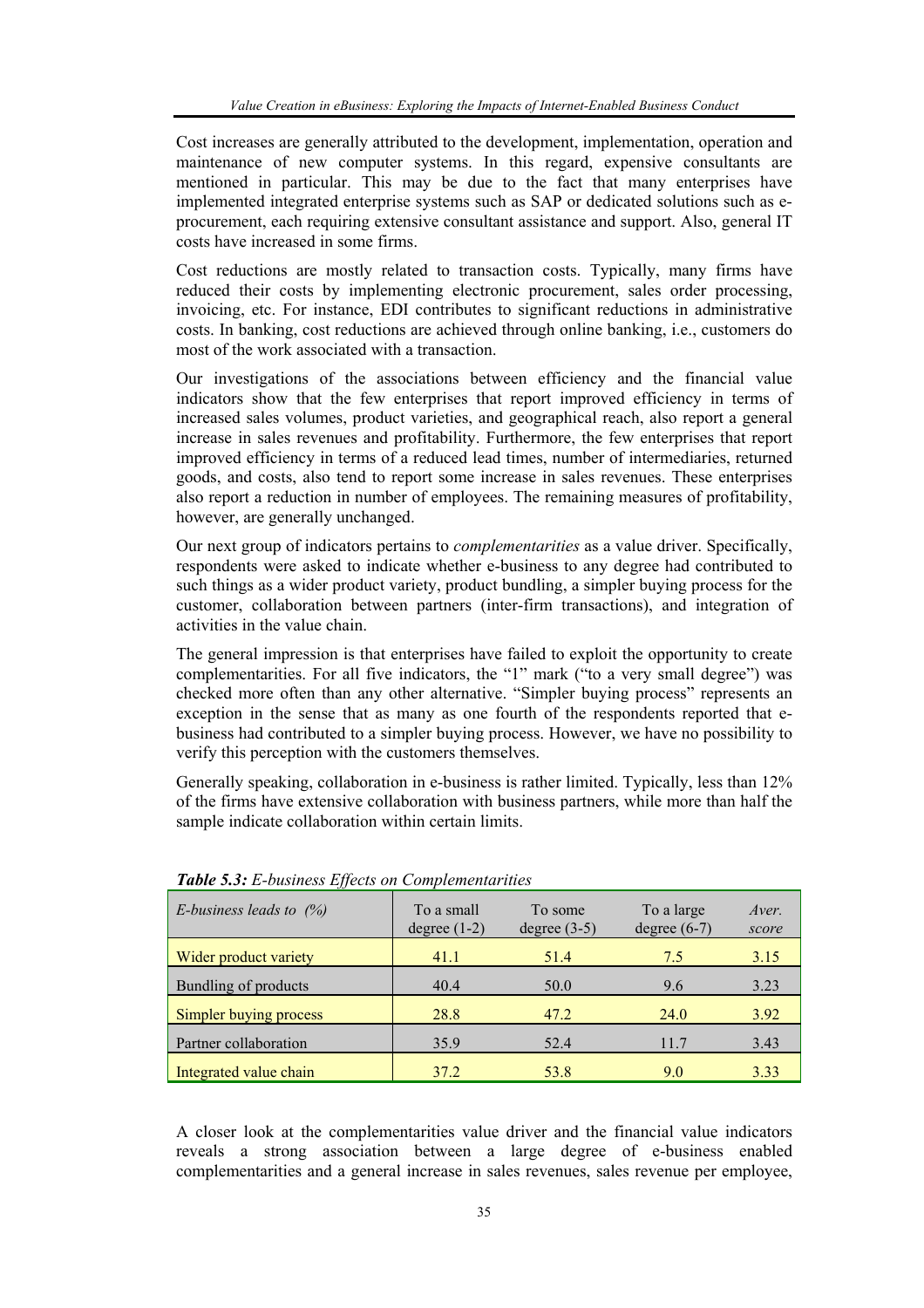gross profit margin, and return on investments, respectively, as well as a general reduction in number of employees. This may suggest that there is a positive outcome from creating and exploiting complementarities.

As far as *customer retention* is concerned, respondents were asked to indicate whether ebusiness had contributed to such things as personalization of products and services, easy access to information about individual customers, customers' access to more information or knowledge, making it harder to switch supplier, customization of products and services by customers themselves, bonus or loyalty programs, and virtual communities.

Consistent with the previous discussion of complementarities, the responding enterprises indicate that e-business has created added value for the customers. A majority of the enterprises report that e-business has given customers access to more information about products and services. Previously, this information had to be collected by the supplier and made available to customers via telephone, facsimile, direct mail, etc. For the other six indicators, the pattern is somewhat different. Personalization is still rather uncommon. The same goes for loyalty programs and virtual communities. Perhaps this is because these efforts work in some industries and not in others?

A closer look at customer retention and the financial value indicators reveals a relatively strong association between a large degree of e-business enabled customer retention initiatives and a general increase in sales revenue per employee, gross profit margin, and return on investments, respectively. Again, this may suggest that efforts in the area of ebusiness enabled customer retention bring about positive outcomes for the enterprise.

Finally, respondents were asked to indicate whether e-business had created opportunities for *innovation* in terms of new products and services, new product features, customerdriven pricing, first mover advantages, new transaction mechanisms, customized information directly to customers, and interactive dialogue with the customer.

| E-business leads to $(%)$  | To a small<br>degree $(1-2)$ | To some<br>degree $(3-5)$ | To a large<br>degree $(6-7)$ | Aver.<br>score |
|----------------------------|------------------------------|---------------------------|------------------------------|----------------|
| Personalization            | 40.8                         | 51.5                      | 7.3                          | 3.12           |
| Customer information       | 30.5                         | 51.1                      | 18.4                         | 3.64           |
| Information to customers   | 16.4                         | 44.3                      | 39.3                         | 4.61           |
| Ease of switching supplier | 39.7                         | 53.9                      | 6.4                          | 3.11           |
| Customization              | 36.4                         | 51.5                      | 12.1                         | 3.30           |
| Bonus/loyalty programs     | 50.0                         | 44.3                      | 5.7                          | 2.68           |
| <b>Virtual communities</b> | 48.6                         | 44.2                      | 7.2                          | 2.83           |

*Table 5.4: E-business Effects on Customer Retention* 

The statistics indicate that e-business only to a limited extent has fostered innovation. A notable exception is the ability to customize information and present it directly to the customer.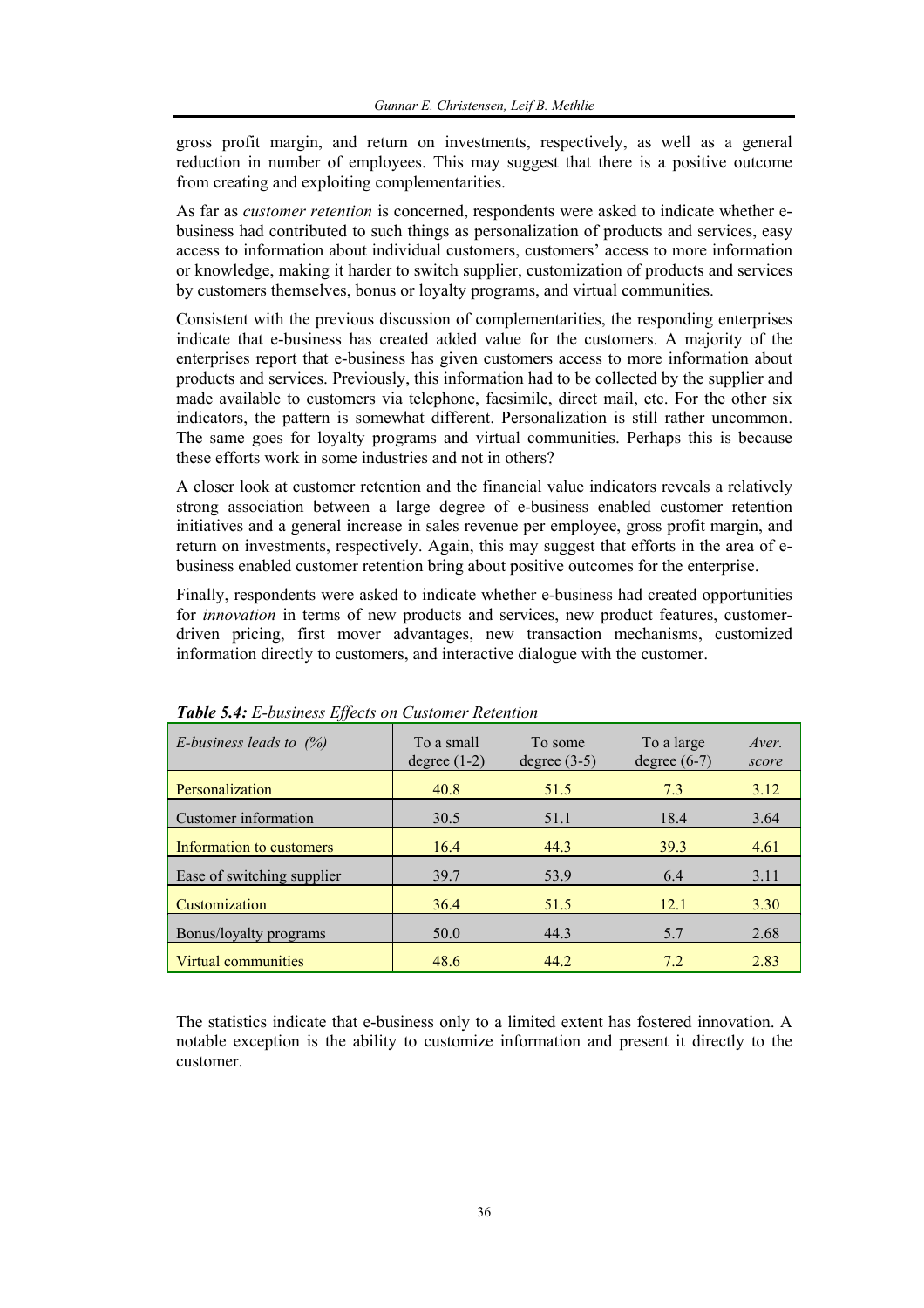| Tweet sist E castiless Effects on Hincreation |                              |                           |                              |                |
|-----------------------------------------------|------------------------------|---------------------------|------------------------------|----------------|
| E-business leads to $(%)$                     | To a small<br>degree $(1-2)$ | To some<br>degree $(3-5)$ | To a large<br>degree $(6-7)$ | Aver.<br>score |
| New products/services                         | 40.6                         | 46.8                      | 12.6                         | 3.33           |
| New product features                          | 39.2                         | 46.8                      | 14.0                         | 3.36           |
| Customer-driven pricing                       | 50.0                         | 44.4                      | 5.6                          | 2.75           |
| First mover advantages                        | 49.3                         | 43.0                      | 7.7                          | 2.82           |
| <b>Transaction mechanisms</b>                 | 48.2                         | 42.6                      | 9.2                          | 2.87           |
| Customized information                        | 32.4                         | 44.4                      | 23.2                         | 3.76           |
| Interactive dialogue                          | 41.5                         | 44.4                      | 14.1                         | 3.23           |

|  |  |  | Table 5.5: E-business Effects on Innovation |
|--|--|--|---------------------------------------------|
|--|--|--|---------------------------------------------|

We looked at the relationship between innovation and the financial value indicators. The analysis revealed a strong association between the degree of e-business enabled innovation and a general increase in sales revenues, sales revenue per employee, gross profit margin, return on investments, and return on equity, respectively. Thus, our research indicates that those enterprises able and willing to exploit new business opportunities enabled by e-business, stand a good chance of reaping some significant financial benefits.

To summarize, we find that, only with a few minor exceptions, the e-business value drivers are clearly associated with the financial value indicators.

## **6. Discussion**

For most of the enterprises participating in this study, there have been no significant changes in key economic and financial indicators since they took up e-business. A solid majority of the firms also report that their involvement in e-business has not led to improvements in such indicators as sales volumes, lead times, number of intermediaries (between manufacturer and customer), and costs. Apparently, e-business value creation has been – and is - slow. Our research offers a few potential explanations, some of which are:

- E-business value creation, like all business value creation, takes time. Payoff from investing in e-business does not come easy, and definitely not instantaneously.
- E-business value creation depends on what enterprises intentionally do with regard to what, where and how they conduct e-business. Strategic alignment of Internet properties with new and creative business processes is called for.

In general, the "bricks-and-clicks" has a somewhat limited e-business experience. Consequently, it is probably too early to draw conclusions with regard to e-business value creation. The future, however, holds a lot of promise. Our research indicates that the more e-business experience an enterprise has, the more substantial benefits are reaped and the more e-business value is created. This is not only because there always is a time lag between investment and payoff. Also, experience makes enterprises more e-business mature and, subsequently, more capable of exploiting the benefits of online business.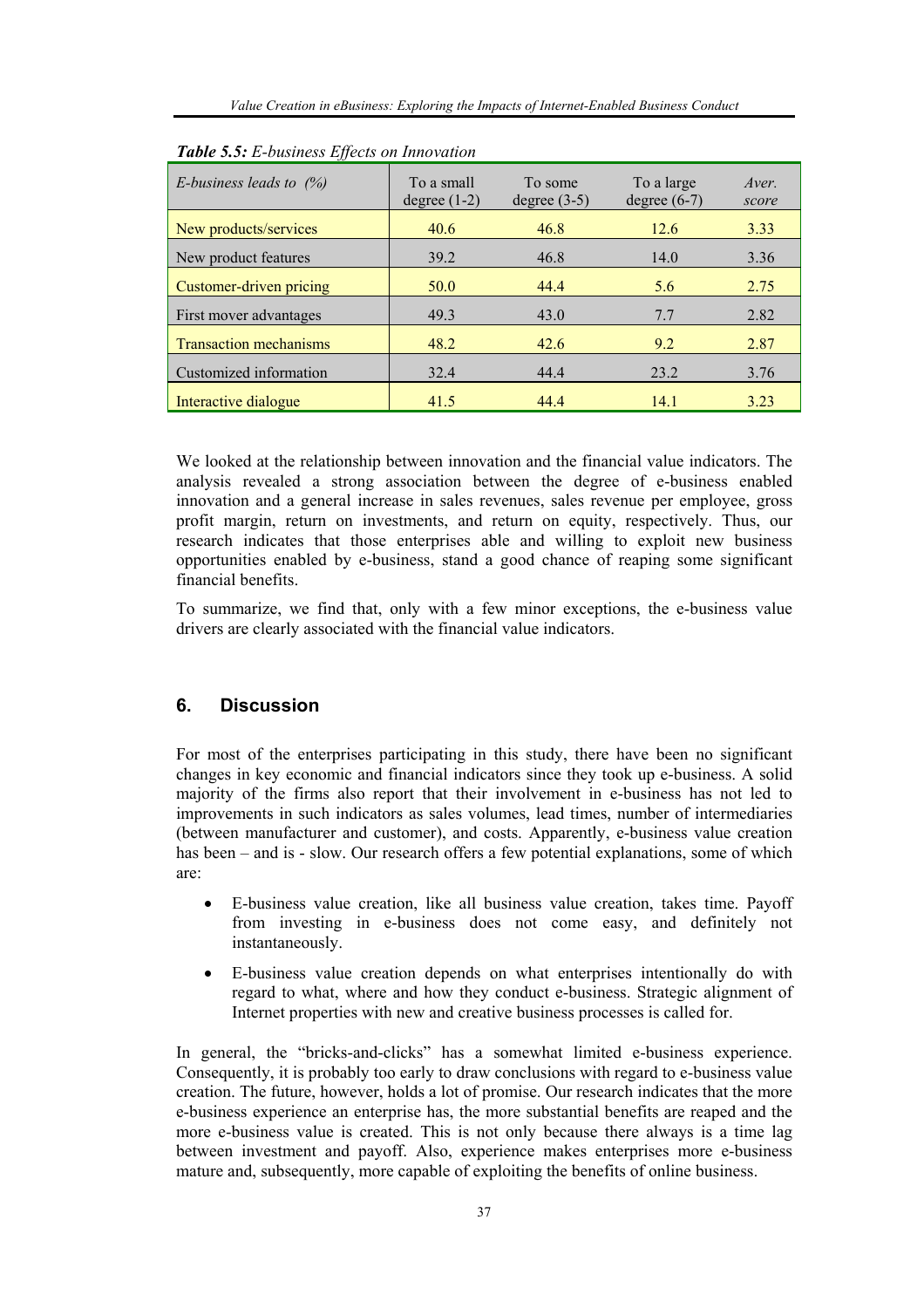Our research has been preoccupied with the value impacts of e-business conduct. Our hypothesis was that e-business value is created if and only if enterprises adopt business models that respond to relevant e-business value drivers – irrespective of the size of the enterprise and the industry it belongs to. For example, involvement in cross-industry value networks together with other firms, small and large, may in some cases be the appropriate basis for an e-business model.

To the extent that enterprises report value creation through e-business, our research clearly suggests that there is a relatively strong association between value creation and ebusiness conduct. Specifically, we have analyzed the value impacts of the four e-business value drivers.

As far as *efficiency* is concerned, we find that those enterprises reporting that e-business has led to increases in sales volumes, product varieties, and/or geographical reach, also demonstrate a general increase in the economic and financial indicators, most notably the profitability measures. Those same enterprises also tend to be more involved in online business, i.e., they are scoring high on the percentage of total business that is transacted online. Our findings leave the impression that more online business – both absolutely and relatively – is associated with economies of scope, that is, efficiency gains obtained by increasing the variety of goods and services offered by the firm, or increasing the market size. This in turn impacts the firm's profitability.

Those enterprises that report that e-business has led to reductions in lead times, number of intermediaries, erroneous or returned goods, and/or costs, also report some increase in sales revenues, as well as reduction in number of employees. Profitability, however, is generally unchanged in these firms. Our findings suggest that efficient online business, combined with a wider market scope, tends to improve the competitiveness of enterprises, both in terms of prices and the ability to deliver to the customers' satisfaction. Thus, sales will increase whereas the firm's profitability may not be affected.

In particular, costs may serve as a primary e-business value driver. It is generally believed that online business will lead to significant changes in the firm's cost structure. Our research indicates that online business is associated with reductions in transaction costs but, for the time being, these benefits are overshadowed by development and implementation costs associated with new and upgraded application systems.

*Complementarities* are key features of any e-business model. The Internet presents opportunities for both horizontal and vertical integration. Firms with a proven record as far as complementarities are concerned, also report a general increase in sales revenues and profitability. Moreover, these firms have seen a general reduction in the number of employees. We may assume that horizontal integration in terms of a wider product variety and bundling of products, combined with a more convenient buying process, help to meet the requirements of more customers, thus increasing sales at an ever decreasing average cost.

Actions and initiatives directed at *customer retention* are quite rare. Undoubtedly, the opportunities are of high potential. In the future, we will most likely see a significant increase in initiatives such as personalization, customization, loyalty programs, and virtual communities. A large degree of customer retention initiatives is associated with a general increase in sales per employee as well as profitability. Much like complementarities, however, a larger degree of customer retention initiatives is associated with increased costs. This may be due to the fact that enterprises would have to develop new systems to support these initiatives. For most firms, these costs still exceed any direct payoffs.

Our research leaves the impression that e-business only to a limited extent has fostered *innovation*. As with the other value drivers, prospects for the future are promising. It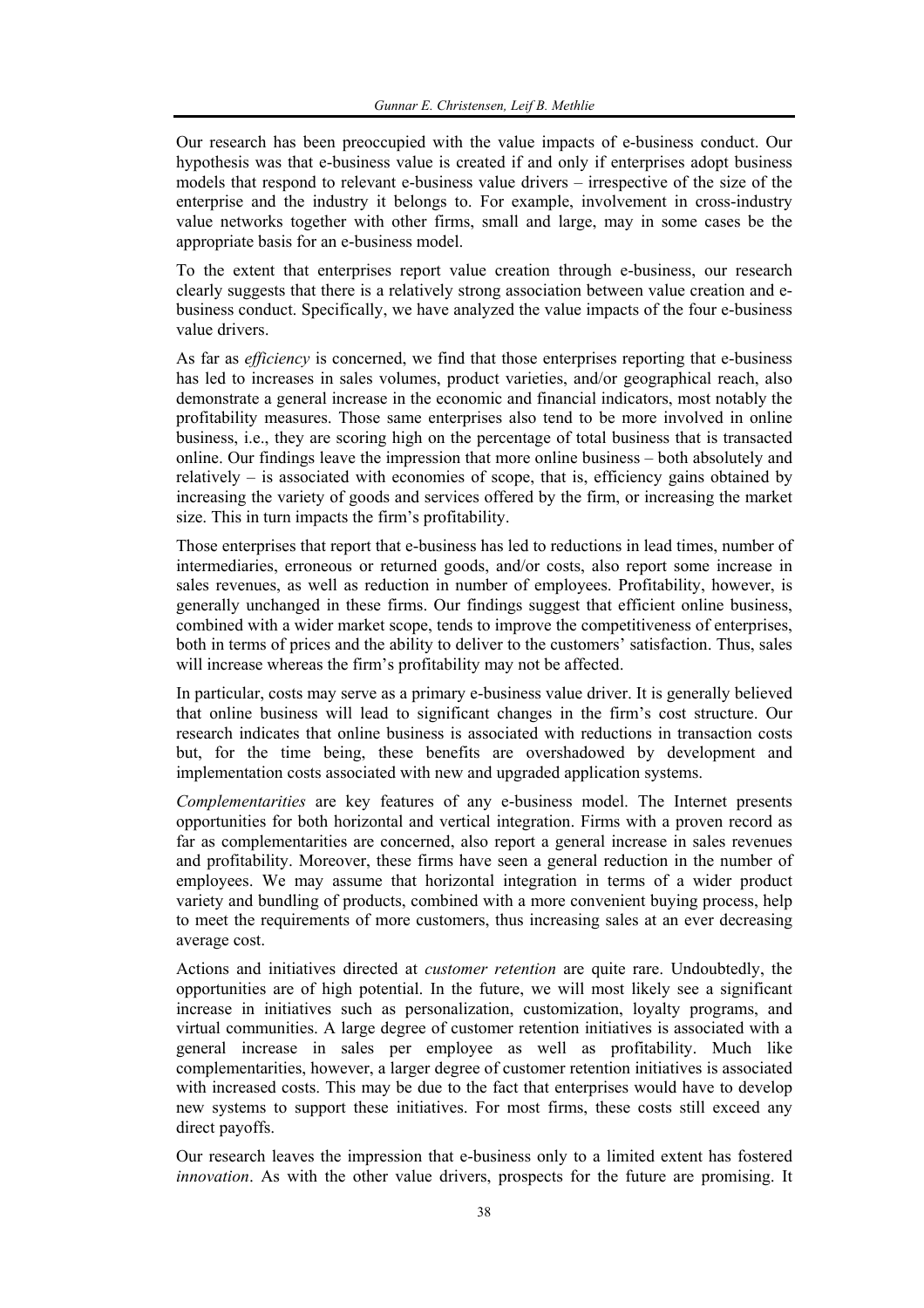takes time to implement such novel actions as customer-driven pricing, interactive dialogue with customers, and new transaction mechanisms such as auctions or exchanges.

It turns out that a large degree of e-business enabled innovation is strongly associated with a general increase in sales and profitability. Most likely, new products and services as well as new product features lead to increased sales. Customized information pushed directly to customers probably has the same effect.

To summarize, our research reveals a relatively strong relationship between the creation of e-business value and e-business conduct. Also, our *a priori* value drivers represent key aspects of e-business conduct. Consistent with the findings of Amit and Zott (2001), value creation through e-business can be achieved only by continuously developing and improving business activities associated with these particular value drivers. Success in this respect requires some thorough rethinking on part of responsible managers. In particular, it should be recognized that e-business conduct is not like regular business conduct. Among other things, key value drivers are different.

# **7. Conclusions and Implications**

This research confirms the fact that e-business is in its infancy. Moreover, in addition to a fairly limited e-business experience, the participating enterprises seem to have put all their efforts into relatively simple and primitive e-business solutions. Hence, the power of the Internet is wasted on solutions that basically support the automation of existing and traditional business processes, cf. the phrase "paving cow paths" (Hammer and Champy, 1993). Good examples of enterprises that are using the Internet to create new and innovative business processes and procedures, i.e., business transformation, are rare.

E-business value creation is slow because enterprises, even though they took up online business quite early, have failed to emphasize strategic alignment, business transformation, and business process redesign. This is probably somewhat counterintuitive because most respondents seem to have the impression that they are pretty much well off as far as effective use of ICT and the Internet are concerned. Participating enterprises report that they are fairly advanced in terms of web-based information systems. They have been on the SCM, CRM, and ERP bandwagon for several years, and some of them are in the process of developing and implementing new and upgraded applications in these same areas.

It is our contention that many enterprises have been preoccupied with the technology *per se*. Apparently, it is more convenient to focus on readily available software and hardware than asking question about what creative and innovative initiatives one could take. Likewise, it can be argued that politicians and policy makers have been equally concerned about technological issues, e.g., convergence, security, authentication, international standards, bandwidth and other issues related to ICT infrastructures. In sum, too much attention has been paid to technologies and applications and, unfortunately, too little attention has been paid to the commercial conditions for success and, ultimately, value creation and competitiveness.

Surely, it takes time to reap the benefits of Internet-based business conduct. Pay off from investments in e-business typically takes some two to four years to materialize. Therefore, enterprises and their managers should be both committed and patient.

The most important factor, however, has been and is e-business conduct. If business managers are interested in creating sustainable business value, they should do their utmost to exploit all those Internet properties that have the potential to impact business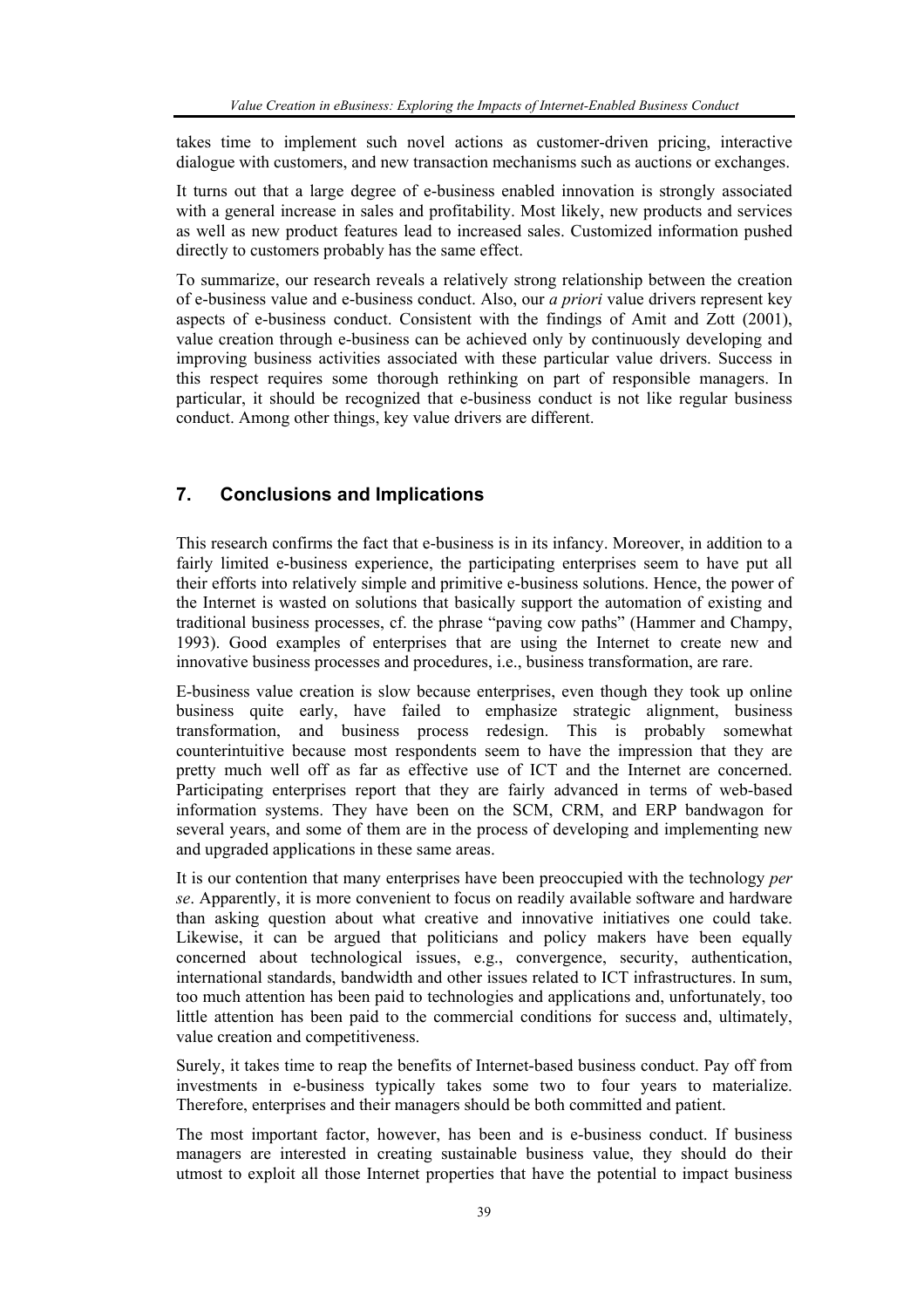models and the subsequent value creation. Hence, the main challenge for managers is to design, develop, implement and operate appropriate e-business models, i.e., business models built up around the properties of the Internet, and with the potential of having significant impacts on the key value drivers.

#### **References**

- Amit, R. & Zott, C. (2001), "Value Creation in E-Business", Strategic Management Journal, 22, 493-520.
- Barney, J.B. (1991), "Firm Resources and Sustained Competitive Advantage", Journal of Management, 17, 99-120.
- Barney, J.B. (1997), Gaining and Sustaining Competitive Advantage, Reading, Mass.: Addison-Wesley.
- Barua, A., Konana, P., Whinston, A.B. & Yin, F. (2001), "Driving E-Business Excellence", Sloan Management Review, Fall, 36-44.
- Child, J. & Faulkner, D. (1998), Strategies of Co-operation: Managing Alliances, Networks and Joint Ventures, Oxford, UK: Oxford University Press.
- Das, T.K. & Teng, B.S. (2000), "A Resource-Based Theory of Strategic Alliances", Journal of Management, 26, 1, 31-61.
- Earle, N. & Keen, P.G.W. (2000), From .Com to .Profit: Inventing Business Models That Deliver Value and Profit, San Francisco, Cal.: Jossey-Bass.
- Elliot, S. (Ed.) (2002), Electronic Commerce: B2B Strategies and Models, Chichester, U.K.: John Wiley.
- Evans, P.B. & Wurster, T.S. (1997), "Strategy and the Economics of Information", Harvard Business Review, September-October, 71-82.
- Freeman, L.C. (1979), "Centrality in Social Networks: Conceptual Clarifications", Social Networks, 1, 215-239.
- Grant, R.M. (1998), Contemporary Strategy Analysis, 3rd Ed., Oxford, UK: Blackwell Publishers Ltd.
- Gulati, R. (1999), "Network Location and Learning: The Influence of Network Resources and Firm Capabilities on Alliance Formation", Strategic Management Journal, 20, 5, 397-420.
- Gulati, R., Nohria, N. & Zaheer, A. (2000), "Strategic Networks", Strategic Management Journal, Special Issue, 21, 3, 203-215.
- Gupta, S., Jain, D. & Sawhney, M. S. (1999), "Modeling the Evolution of Markets with Indirect Network Externalities: An Application to Digital Television", Management Science, 18, 3, 396-416.
- Hammer, M. & Champy, J. (1993), Reengineering the Corporation: A Manifesto for Business Revolution, London, U.K.: N. Brealey.
- Kim, W.C. & Marbourgne, R. (2000), "Knowing a Winning Business Idea When You See One", Harvard Business Review, September-October, 129-137.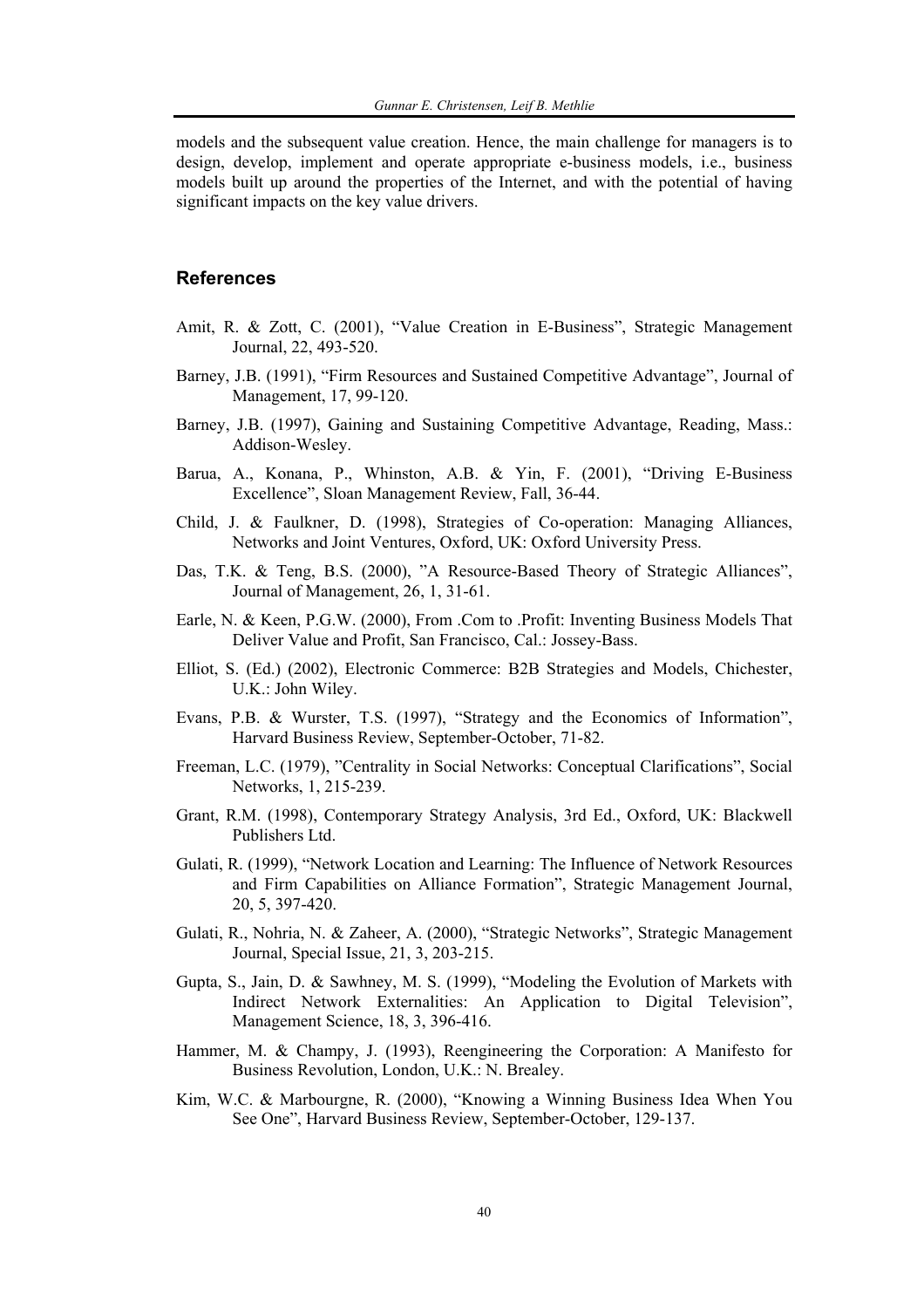- Lorenzoni, G. & Lipparini, A. (1999), "The Leveraging of Interfirm Relationships as a Distinctive Organizational Capability: A Longitudinal Study", Strategic Management Journal, 20, 4, 317-338.
- Malone, T., Yates, J., & Benjamin, R. (1987), "Electronic Markets and Electronic Hierarchies: Effects of Information Technology on Market Structure and Corporate Strategies", Communications of the ACM, 30, 6, 484-497.
- Methlie, L.B. & Pedersen, P.E. (2002), "A Taxonomy of Intermediary Integration Strategies in Online Markets", Presented at the15th Bled Electronic Commerce Conference, Bled, Slovenia, June 17-19.
- Ovans, A. (2000), "Can You Patent Your Business Model?", Harvard Business Review, July-August, 16.
- Parolini, C. (1999), The Value Net: A Tool for Competitive Strategy, New York, N.Y.: John Wiley & Sons.
- Shapiro, C. & Varian, H.R. (1999), Information Rules: A Strategic Guide to the Network Economy, Boston, Mass.: Harvard Business School Press.
- Timmers, P. (1999), Electronic Commerce: Strategies and Models for Business-to-Business Trading, Chichester, U.K.: John Wiley & Sons.
- Weill, P. & Vitale, M. (2001), Place to Space: Migrating to eBusiness Models, Boston, Mass.: Harvard Business School Press.
- Werbach, K. (2000), "Syndication: The Emerging Model for Business in the Internet Era", Harvard Business Review, May-June, 85-93.
- Williamson, O.E. (1985), The Economic Institutions of Capitalism: Firms, Markets, Relational Contracting, New York, N.Y.: The Free Press.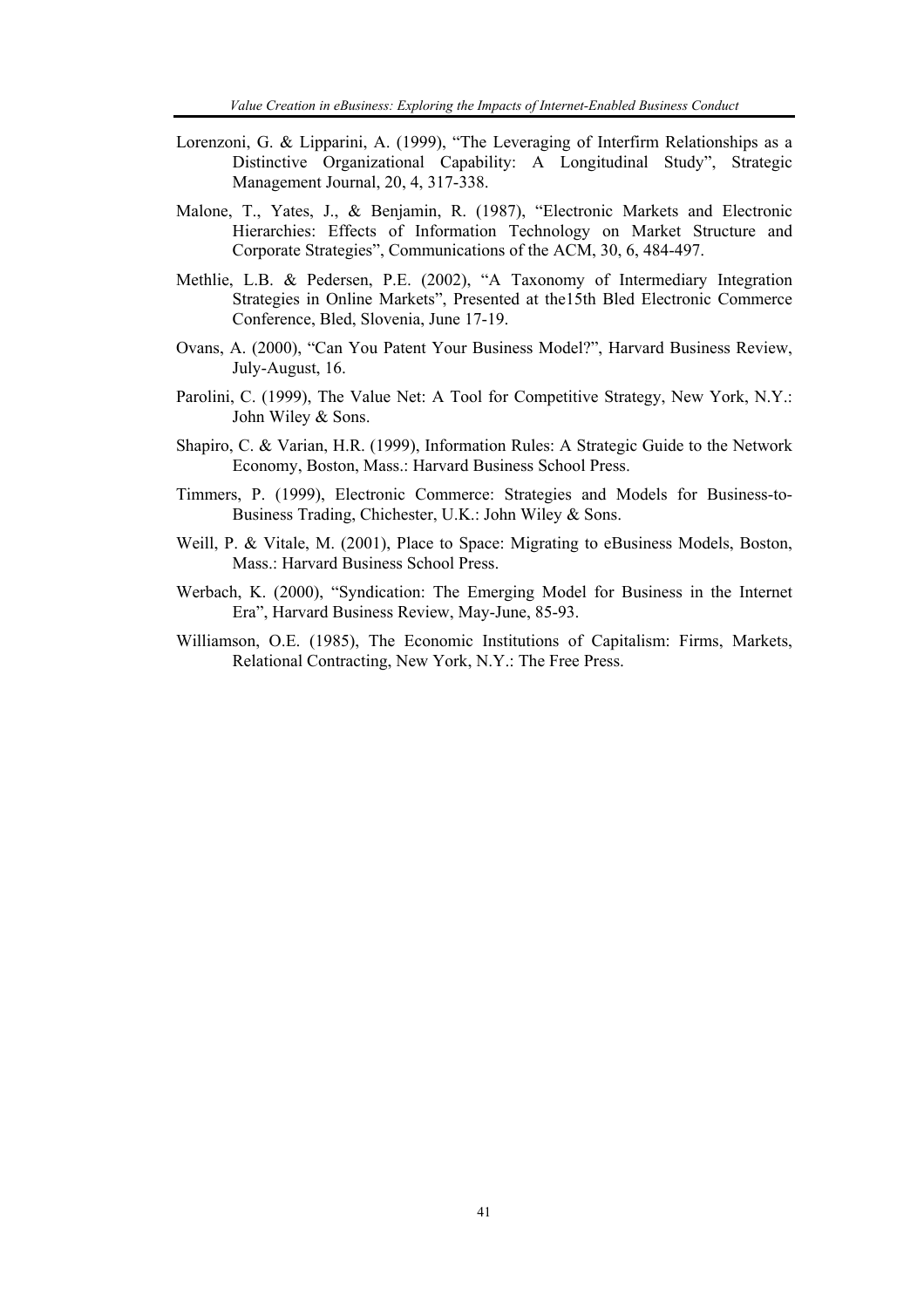# *Appendix A: The Web-based Questionnaire*

### *Session 1 – eBusiness, Results, and Profitability*

*Session 1, devoted to the enterprise's size (sales), e-business experience, share of online business, general results, and profitability, provided the following questions:* 

|           | The enterprise's annual sales revenue in 2001 (a measure of size)                        |
|-----------|------------------------------------------------------------------------------------------|
| $\bullet$ | How long the enterprise has been involved in e-business (a measure of experience)        |
|           | Share of (percentage of total) online revenue                                            |
| ۰         | Sustainable changes in total sales revenues since the enterprise took up e-business      |
| $\bullet$ | Sustainable changes in total sales per employee since the enterprise took up e-business  |
| ۰         | Sustainable changes in total number of employees since the enterprise took up e-business |
| $\bullet$ | Sustainable changes in gross profit margin since the enterprise took up e-business       |
| ۰         | Sustainable changes in return on investment since the enterprise took up e-business      |
|           | Sustainable changes in return on equity since the enterprise took up e-business          |